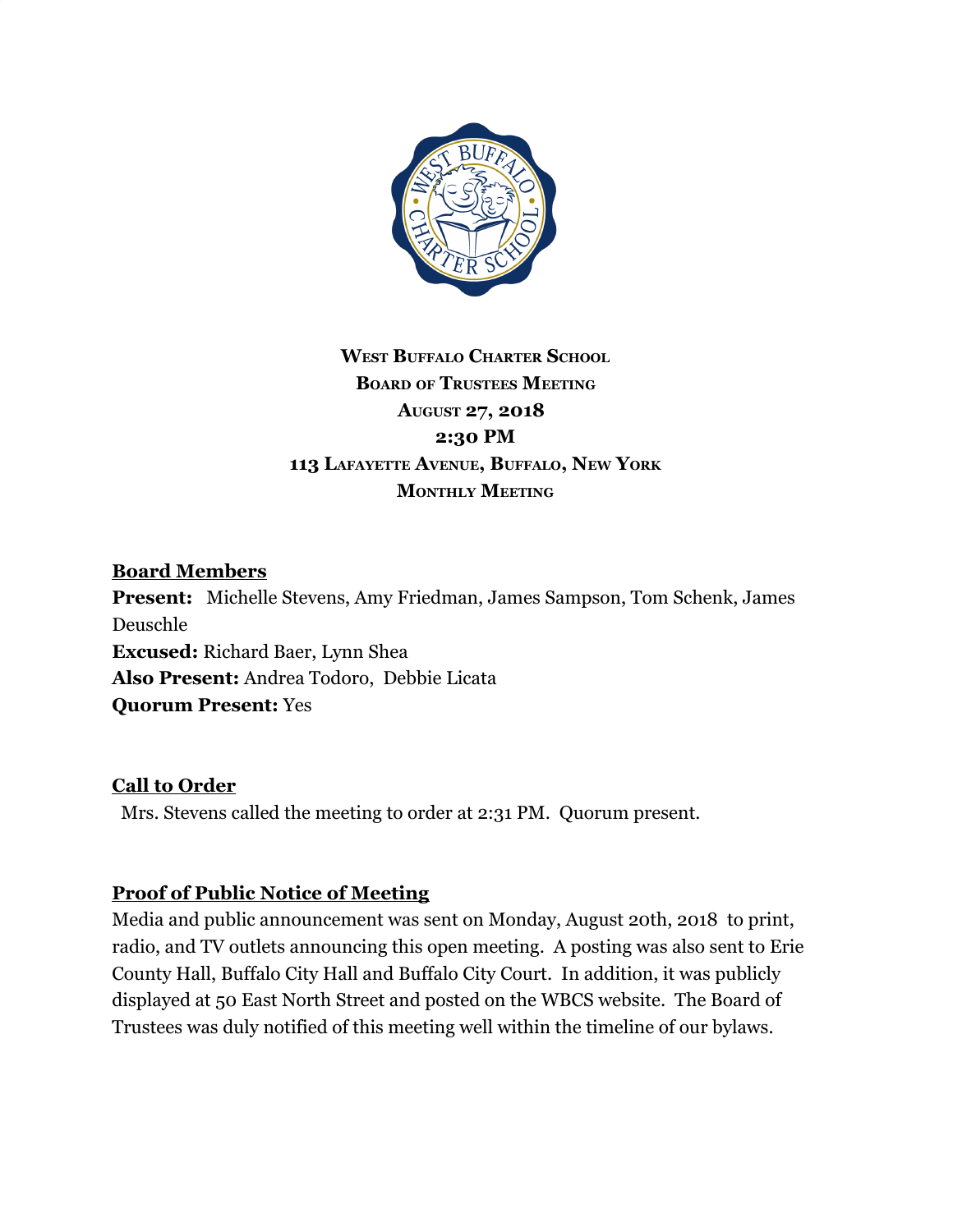### **Monthly Meeting**

• The July 17, 2018 meeting minutes were presented for approval.

# **Upon motion duly made by Mr. Sampson and seconded by Dr. Schenk, the July 17th, 2018 minutes were approved as presented. All in favor. Non-opposed.**

### **Financial Report**

Mrs. Todoro presented the financial reports in Mrs. Sterns stead for the period ending July 31st, 2018 (a copy is attached hereto and made a part hereof).

**Upon motion duly made by Mr. Sampson and seconded by Mr. Deuschle, the July 31st, 2018 financials were approved as presented. All in favor. Non-opposed.**

**Upon motion duly made by Mr. Sampson and seconded by Dr. Schenk, the contract with Associated Physical and Occupational Therapists, PLLC was approved as presented. All in favor. Non-opposed.**

**Upon motion duly made by Dr. Schenk and seconded by Mr. Deuschle the MOU between Cradle Beach and West Buffalo Charter School was approved as presented. All in favor. Non-opposed.**

### **School Leader Report**

- Mrs. Todoro reported on the meeting held on August 23rd,2018 with the WNY Special Education Collaborative. Mrs. Stevens to potentially become a founding member.
- The new Ripple Coach will begin on September 10th, 2018.
- The ribbon cutting ceremony will be held at 9:30 AM on Thursday, September 13th. A strong board presence is requested by Mrs. Stevens.
- The elevator is just days away from being inspected.
- Mrs. Todoro and Mrs. Stevens met with members of the Canisius College educational community in hopes of creating an institutional partnership between the college and WBCS.
- Student data was discussed.